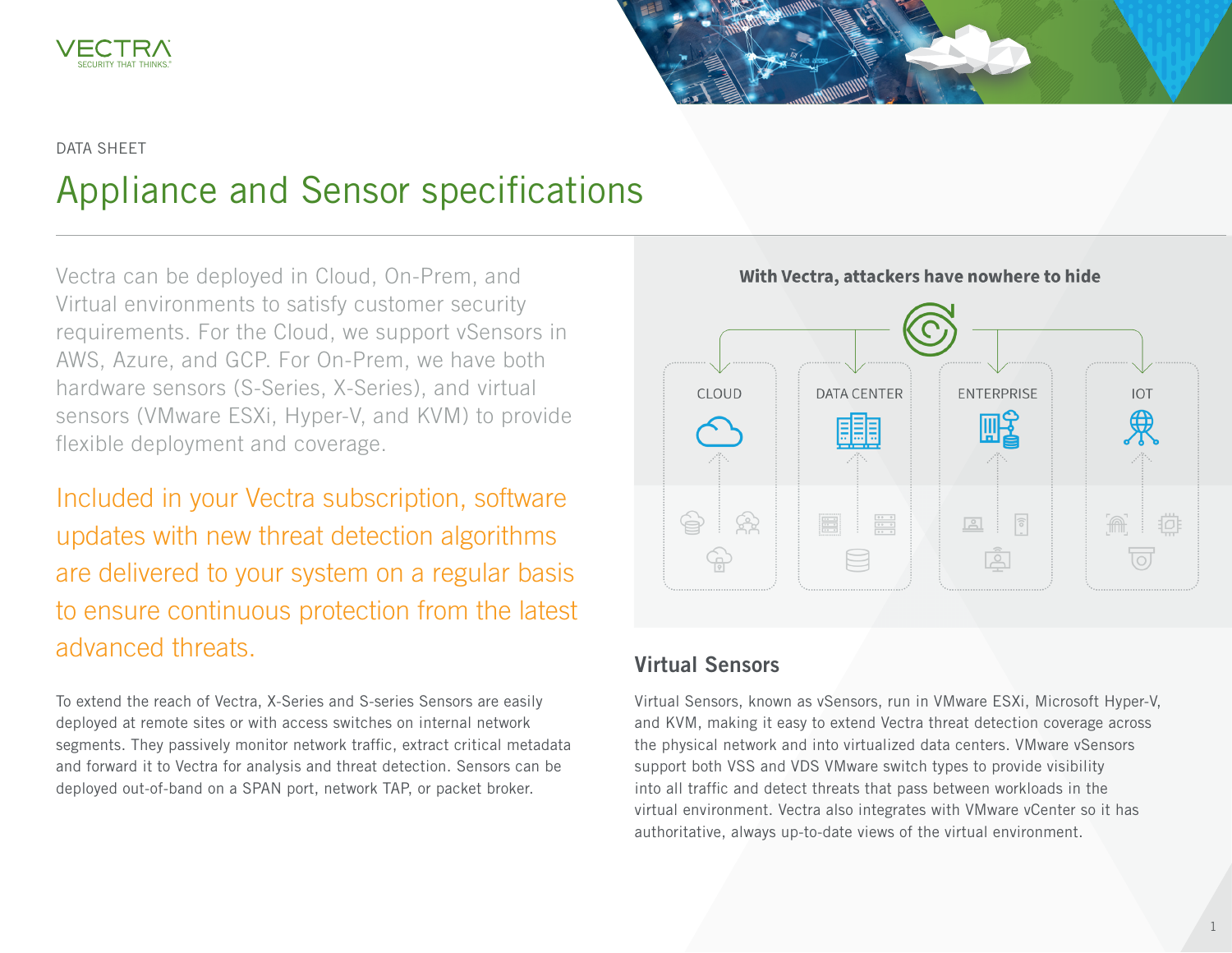#### Physical Appliance Performance

| <b>Appliances</b> | <b>MGT</b> Interfaces                                                           | <b>Capture Ports</b>                                                                                    | <b>Paired Sensors</b> | <b>Sensor Mode</b><br>Performance | <b>Mixed Mode</b><br><b>Performance</b> | <b>Brain Mode</b><br>Performance |
|-------------------|---------------------------------------------------------------------------------|---------------------------------------------------------------------------------------------------------|-----------------------|-----------------------------------|-----------------------------------------|----------------------------------|
| <b>X29</b>        | 2 x 10/100/1000<br>Copper Interfaces<br>or<br>1 x 10Gbps SFP+<br>Interface      | $2 \times 1$ GbE<br>2 x 10 Gb SFP+                                                                      | 150                   | 15 Gbps                           | 8 Gbps                                  | 20 Gbps                          |
| <b>S11</b>        | 2 x 10/100/1000<br>Copper Interfaces                                            | 2x1 GbE                                                                                                 | N/A                   | 2Gbps                             | N/A                                     | N/A                              |
| <b>S101</b>       | 2 x SFP+ Interfaces<br>(included in<br>purchase, model<br>selected by customer) | $2 \times 10G$ SFP+ and<br>2 configurable to:<br>SFP28 (10/25 G) or<br>QSFP (40 G) or<br>QSFP28 (100 G) | N/A                   | 50 Gbps                           | N/A                                     | N/A                              |
| <b>B101</b>       | 2 x SFP+ Interfaces<br>(included in<br>purchase, model<br>selected by customer) | N/A                                                                                                     | 500                   | N/A                               | N/A                                     | 75 Gbps                          |

#### Notes regarding performance chart above:

- Paired Sensors Refers to how many Sensors (physical, virtual, or cloud) an appliance can pair with.
- N/A Refers to unsupported modes. For example, an S11 cannot be used as a Brain, therefore the only relevant metric for an S11 is the performance in Sensor mode.
- Performance Refers to the amount of network traffic observed by Sensors that a Sensor can produce metadata for, or the amount of traffic observed by Sensors that a Brain can process metadata for. The performance numbers are based upon average throughput a given Sensor/Brain can process. Actual performance may vary depending on traffic composition. Please contact Vectra to discuss further.
- 10Gbps management Interface supported in 6.19 or later. Consumes one of the 10Gbps traffic interfaces to operate as a management interface
- Console access to Vectra appliances detailed in: [Support](https://support.vectra.ai/s/article/KB-VS-1153)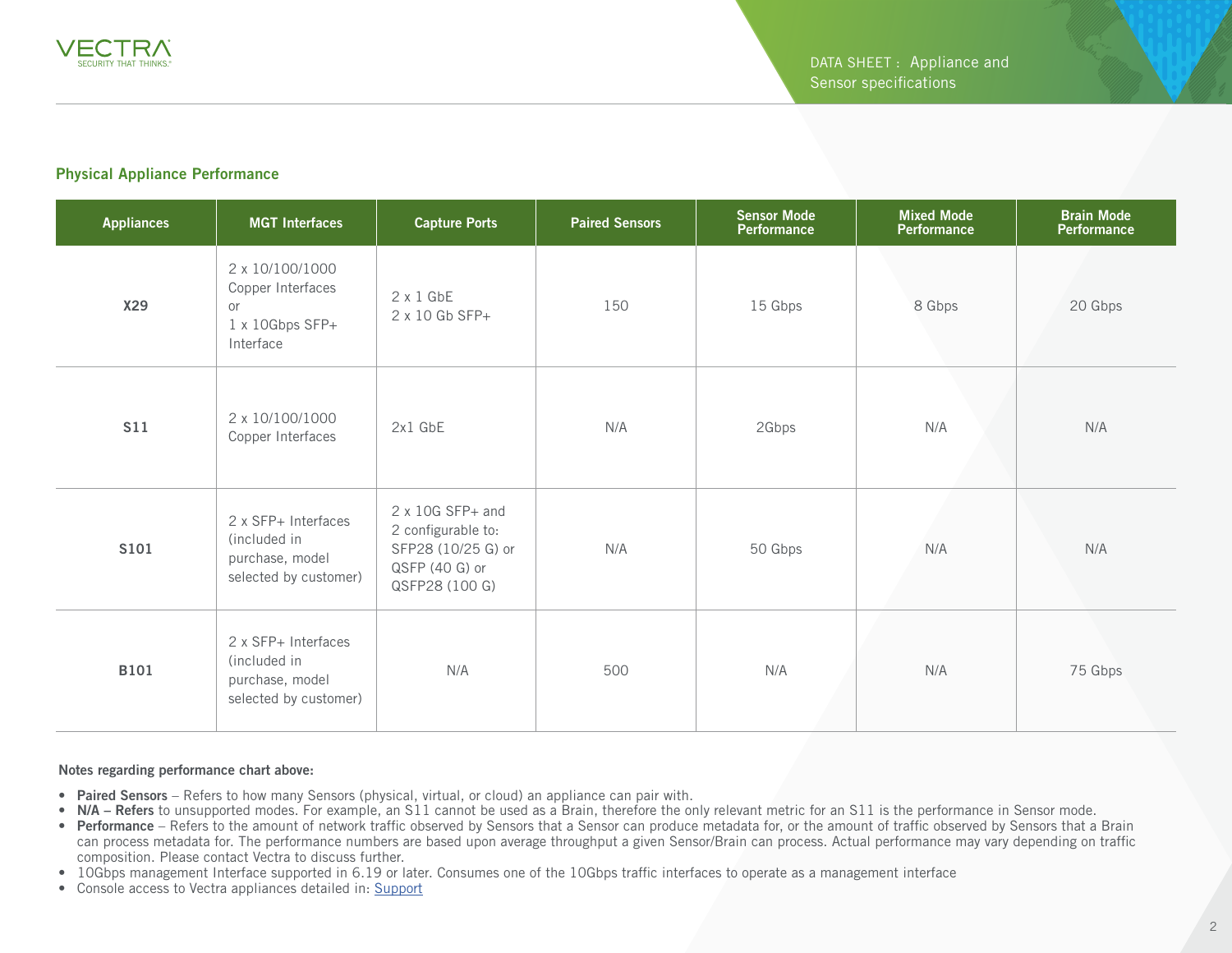

### Physical Appliance Specifications

|                   | X29/M29 Appliance                                                                                                                                                                                                                  | S11 Sensor                                                                                                                                                                                                          | S101 Sensor                                                                                                                                                                                                                              | <b>B101</b>                                                                                                                                                                                                                                       |
|-------------------|------------------------------------------------------------------------------------------------------------------------------------------------------------------------------------------------------------------------------------|---------------------------------------------------------------------------------------------------------------------------------------------------------------------------------------------------------------------|------------------------------------------------------------------------------------------------------------------------------------------------------------------------------------------------------------------------------------------|---------------------------------------------------------------------------------------------------------------------------------------------------------------------------------------------------------------------------------------------------|
| Input Voltage     | Dual modular power<br>supplies; auto-sensing<br>100-240 VAC, 50-60 Hz                                                                                                                                                              | Single power supply, auto-sensing<br>100-240VAC, 50-60 Hz                                                                                                                                                           | Dual modular power<br>supplies; auto-sensing<br>100-240 VAC, 50-60 Hz                                                                                                                                                                    | Dual modular power<br>supplies; auto sensing<br>100-240 VAC, 50-60 Hz                                                                                                                                                                             |
| Power             | 550 watts                                                                                                                                                                                                                          | 450W (Max),<br>200 Watts (Normal)                                                                                                                                                                                   | 1600 watts                                                                                                                                                                                                                               | 1600 watts                                                                                                                                                                                                                                        |
| Current           | 7.4 A at 120 VAC,<br>3.7 A at 240 VAC                                                                                                                                                                                              | 3.5A to 6.5A (Max),<br>2A (Normal) at 110V                                                                                                                                                                          | 10 A                                                                                                                                                                                                                                     | 8.7 amps                                                                                                                                                                                                                                          |
| <b>Dimensions</b> | 45 mm (1.75 in) H x<br>432 mm (17 in) W x<br>660 mm (26 in) D                                                                                                                                                                      | 42.8 mm (1.69 in) H x<br>434 mm (17.1 in) W x 535mm<br>$(22.6 \text{ in}) D$                                                                                                                                        | 42.8 mm (1.69 in) H x 482.0 mm<br>(18.98 in) W x 808.5 mm (31.8 in) D                                                                                                                                                                    | 42.8 mm (1.69 in) H x 482 mm<br>(18.98 in) W x 808.5mm (31.8)<br>$in)$ D                                                                                                                                                                          |
| Weight            | 12 kg (27 lbs)                                                                                                                                                                                                                     | 12.2 kg, 26.9 lb                                                                                                                                                                                                    | 21.9kg (48.3 lbs)                                                                                                                                                                                                                        | 21.9 kg (48.3 lbs)                                                                                                                                                                                                                                |
| Environment       | <b>Operating temperature:</b><br>• 0 $^{\circ}$ to 35 $^{\circ}$ C (32 $^{\circ}$ to 95 $^{\circ}$ F)<br>Non-operating temperature:<br>$\bullet$ 0 $^{\circ}$ to 50 $^{\circ}$ C<br>(32° to 122° F)<br>Airflow:<br>• Front to back | <b>Operating temperature:</b><br>• $10^{\circ}$ to 35° C (50° to 95° F)<br>Non-operating temperature:<br>$\bullet$ -40 $\circ$ to 65 $\circ$ C<br>$(-40^{\circ}$ to $149^{\circ}$ F)<br>Airflow:<br>• Front to back | <b>Operating temperature:</b><br>• $10^{\circ}$ to 35 $^{\circ}$ C (50 $^{\circ}$ to 95 $^{\circ}$ F)<br>Non-operating temperature:<br>$-40^\circ$ to 65 $^\circ$ C<br>$(-40^{\circ}$ to $149^{\circ}$ F)<br>Airflow:<br>• Front to back | <b>Operating temperature:</b><br>• $10^{\circ}$ to 35 $^{\circ}$ C (50 $^{\circ}$ to 95 $^{\circ}$ F)<br>Non-operating temperature:<br>$\bullet$ -40 $\circ$ to 65 $\circ$ C<br>$(-40^{\circ}$ to $149^{\circ}$ F)<br>Airflow:<br>• Front to back |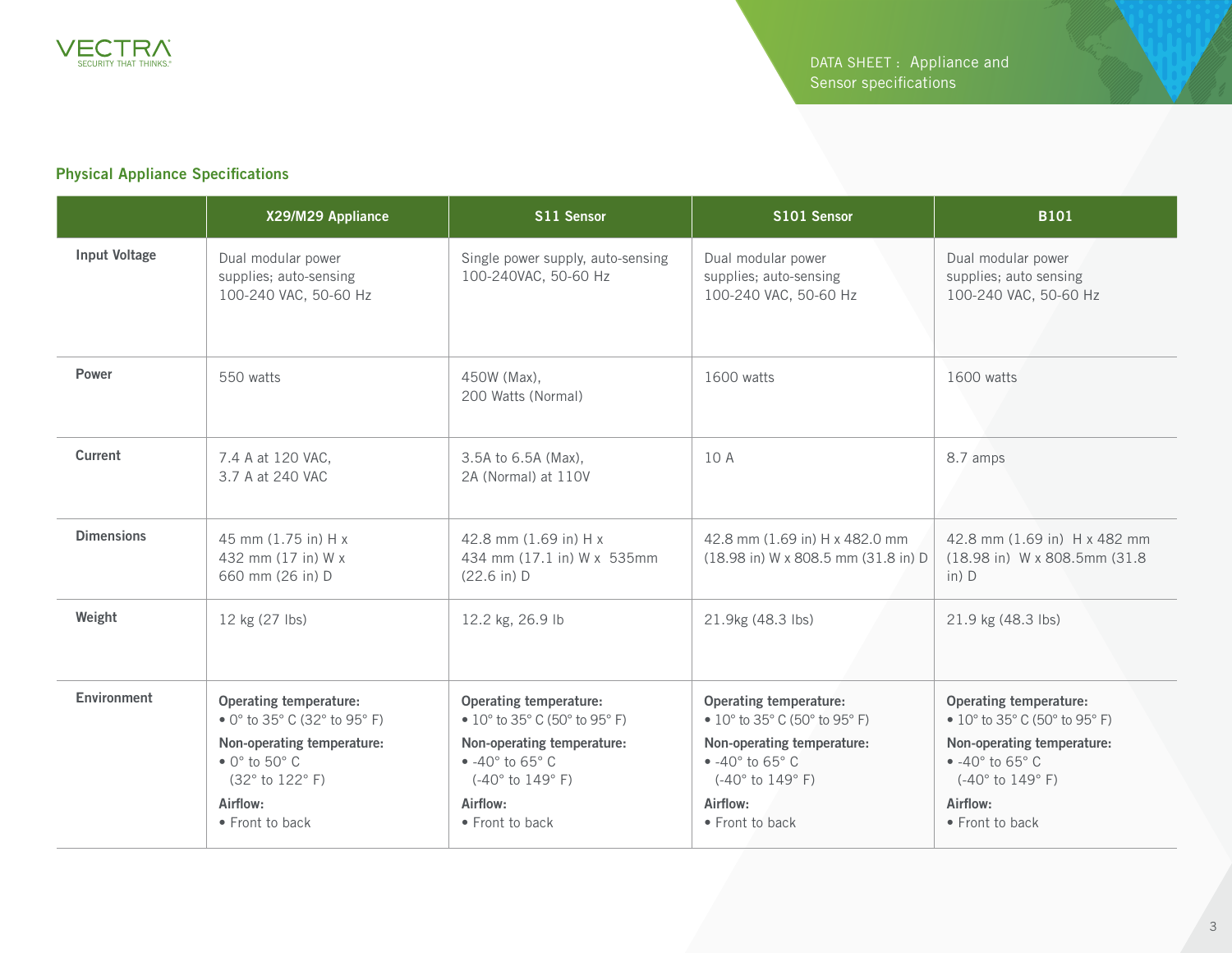

#### Virtual Sensors - Customer Premise Hypervisor Deployment

| <b>Hypervisor</b> | <b>VM Type</b>                         | <b>Cores</b>   | <b>Memory</b> | <b>Storage</b> | Performance |
|-------------------|----------------------------------------|----------------|---------------|----------------|-------------|
| <b>VMware</b>     | vSphere 6.5 or later                   | $\overline{c}$ | 8 GB          | 100 GB         | 500 Mbps    |
| <b>VMware</b>     | vSphere 6.5 or later                   | $\sqrt{4}$     | 8 GB          | 150 GB         | 1 Gbps      |
| <b>VMware</b>     | vSphere 6.5 or later                   | 8              | 16 GB         | 150 GB         | 2 Gbps      |
| <b>VMware</b>     | vSphere 6.5 or later                   | 16             | 64 GB         | 600 GB*        | 5 Gbps      |
| Hyper-V           | Windows Server 2016 w/ HW v8 or higher | $\mathbf{2}$   | 8 GB          | 100 GB         | 500 Mbps    |
| Hyper-V           | Windows Server 2016 w/ HW v8 or higher | $\overline{4}$ | 8 GB          | 150 GB         | 1 Gbps      |
| Hyper-V           | Windows Server 2016 w/ HW v8 or higher | 8              | 16 GB         | 150 GB         | 2 Gbps      |
| Hyper-V           | Windows Server 2016 w/ HW v8 or higher | 16             | 64 GB         | 500 GB         | 5 Gbp       |
| <b>KVM</b>        | Standard PC (Q35 + ICH9, 2009)         | $\overline{c}$ | 8 GB          | 100 GB         | 500 Mbps    |
| <b>KVM</b>        | Standard PC (Q35 + ICH9, 2009)         | 4              | 8 GB          | 150 GB         | 1 Gbps      |
| <b>KVM</b>        | Standard PC (Q35 + ICH9, 2009)         | $\,8\,$        | 16 GB         | 150 GB         | 2 Gbps      |
| <b>KVM</b>        | Standard PC (Q35 + ICH9, 2009)         | 16             | 64 GB         | 500 GB         | 5 Gbps      |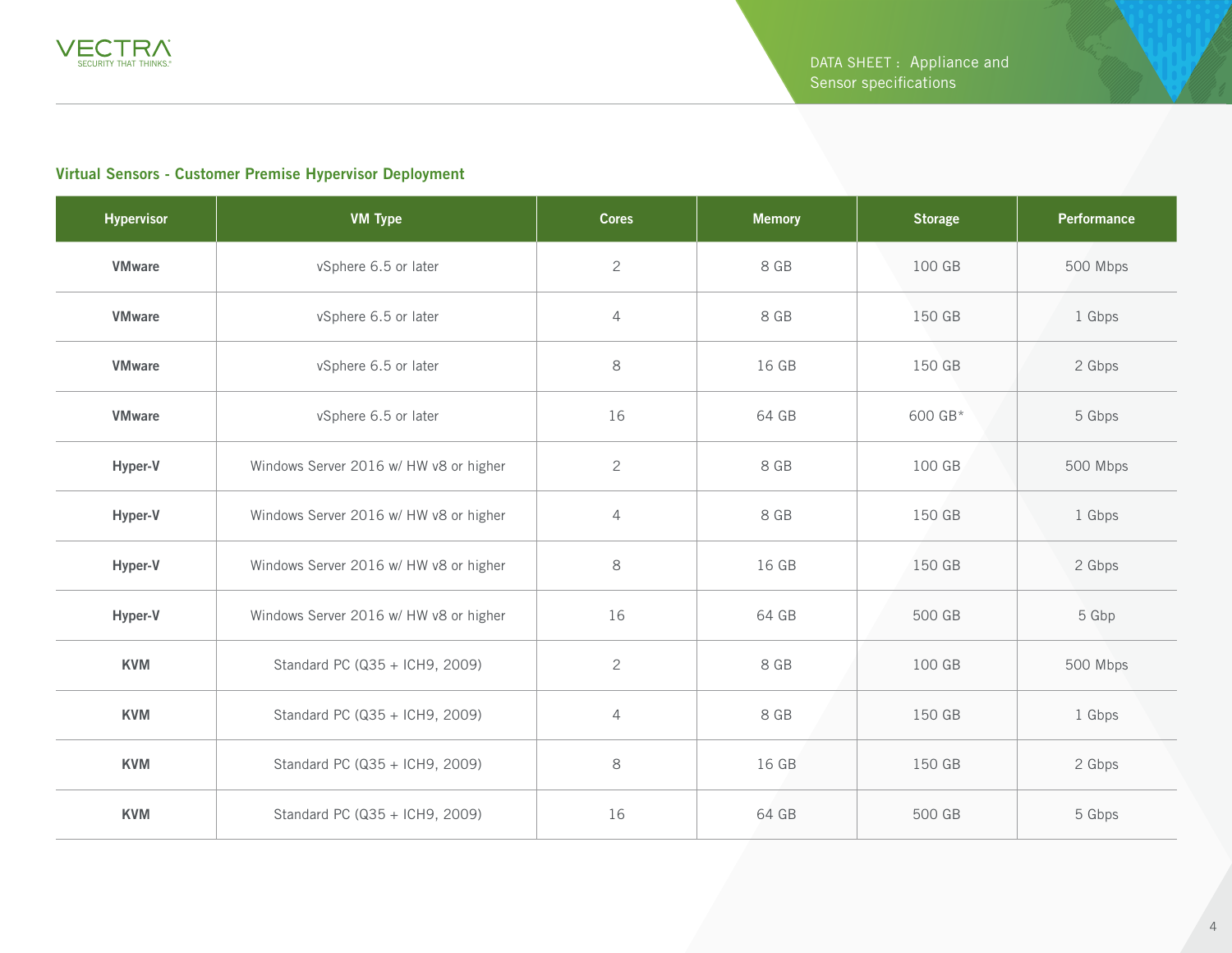## Cloud - IaaS Deployment

Brain Deployment

| <b>Cloud</b> | <b>VM Type</b>   | <b>Cores</b> | <b>Memory</b> | <b>Storage</b><br>(OS, Data, Data, Data) in GB | <b>Performance</b> |
|--------------|------------------|--------------|---------------|------------------------------------------------|--------------------|
| <b>AWS</b>   | r5d.2xlarge      | 8            | 64 GB         | 256, 64, 128, 256                              | 2 Gbps             |
| <b>AWS</b>   | r5d.4xlarge      | 16           | 128 GB        | 256, 64, 128, 256                              | 5 Gbps             |
| <b>AWS</b>   | r5d.8xlarge      | 32           | 256 GB        | 256, 64, 128, 256                              | 15 Gbps            |
| Azure        | Standard E16s v3 | 16           | 128 GB        | 256, 64, 128, 256                              | 5 Gbps             |
| Azure        | Standard_E32s_v3 | 32           | 256 GB        | 256, 64, 128, 256                              | 15 Gbps            |

#### vSensor Deployment

| <b>Cloud</b> | <b>VM Type</b>      | <b>Cores</b>   | <b>Memory</b> | Storage<br>(OS, Data) in GB       | <b>Performance</b> |
|--------------|---------------------|----------------|---------------|-----------------------------------|--------------------|
| <b>AWS</b>   | $r5(n)$ . large *   | $\mathbf{2}$   | 16 GB         | 50, 128                           | 1 Gbps             |
| <b>AWS</b>   | $r5(n)$ . large *   | $\overline{4}$ | 32 GB         | 50, 128                           | 2 Gbps             |
| <b>AWS</b>   | $r5(n)$ . 2xlarge * | 8              | 64 GB         | 50, 512                           | 4 Gbps             |
| <b>AWS</b>   | $r5(n)$ . 4xlarge * | 16             | 128 GB        | 50, 512                           | 8 Gbps             |
| <b>AWS</b>   | c5n.18xlarge *      | 72             | 192 GB        | 50, 128<br>(No PCAP capability) * | Up to 10 Gbps *    |
| Azure        | Standard_DS11_v2    | $\overline{2}$ | 14 GB         | 50, 128                           | 1 Gbps             |
| Azure        | Standard_DS3_v2     | $\overline{4}$ | 14 GB         | 50, 128                           | 2 Gbps             |
| <b>GCP</b>   | e2-standard-2       | $\overline{c}$ | 8 GB          | 50, 128                           | 1 Gbps             |
| <b>GCP</b>   | e2-standard-4       | $\overline{4}$ | 16 GB         | 50, 128                           | 2 Gbps             |